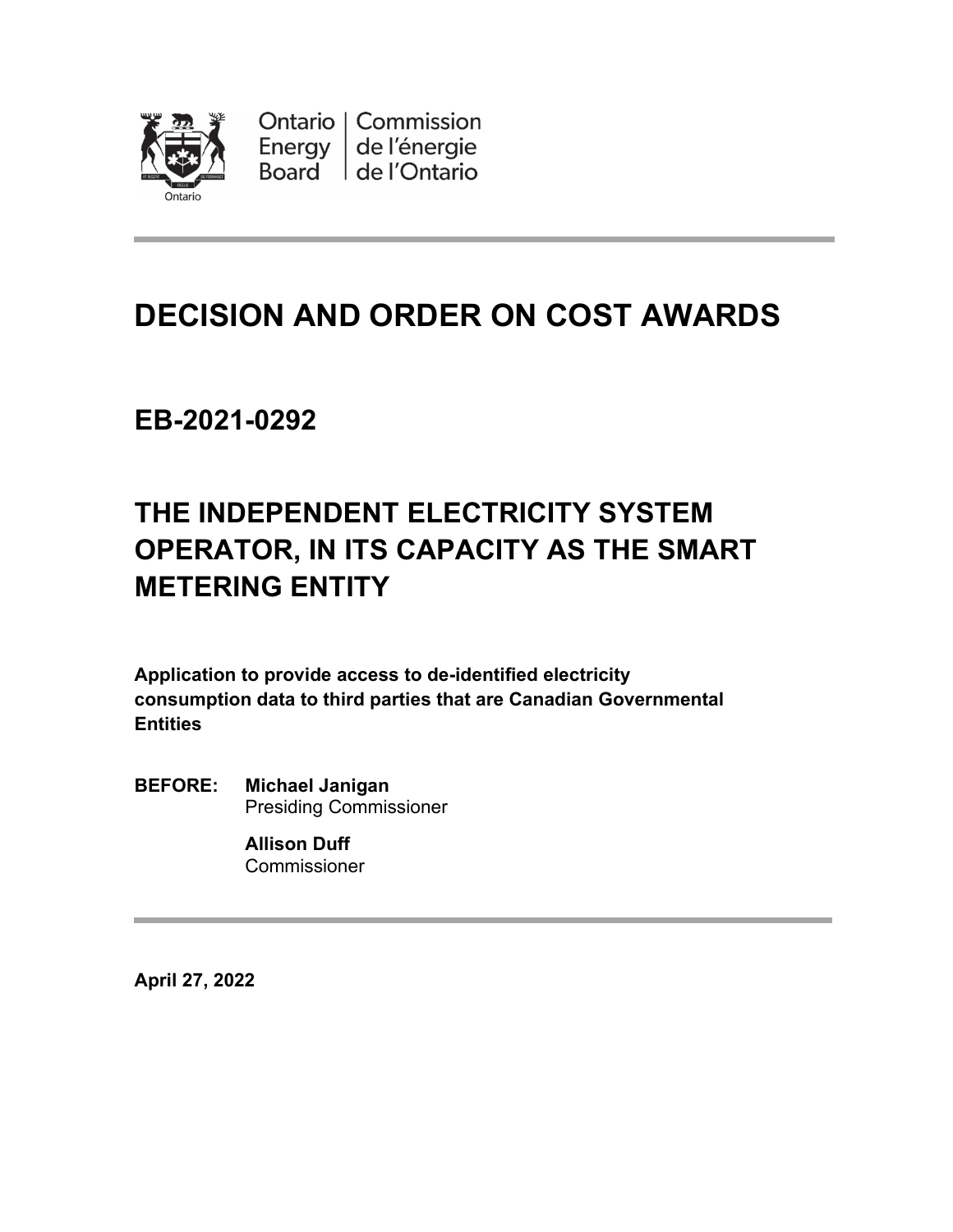# **OVERVIEW**

The Independent Electricity System Operator (IESO), in its capacity as the Smart Metering Entity (SME), filed an application with the Ontario Energy Board (OEB) on October 29, 2021. The application requested OEB approval to:

- Expand third party access to de-identified smart meter data beyond the IESO and OEB to Canadian Governmental Entities
- Provide access to de-identified smart meter data under a no-fee model for standard requests, with costs covered by the Smart Metering Charge
- Provide access to de-identified smart meter data under a cost recovery model for complex requests
- Use basic terms of the Data Use Agreement and the provision to tailor the Data Use Agreement to suit specific circumstances

The OEB granted Building Owners and Managers Association (BOMA), Consumers Council of Canada (CCC), Energy Probe Research Foundation (Energy Probe), Ontario Sustainable Energy Association (OSEA) and Vulnerable Energy Consumers Coalition (VECC) intervenor status and cost award eligibility.

On March 24, 2021, the OEB issued its Decision and Order in which it set out the process for cost claims.

The OEB received cost claims from BOMA, CCC, Energy Probe, OSEA and VECC. No objections to the cost claims were received from the IESO.

# **Findings**

The OEB has reviewed the cost claims to ensure that they are compliant with the OEB's *Practice Direction on Cost Awards*.

The OEB finds that all the cost claims of are reasonable and shall be reimbursed by the IESO.